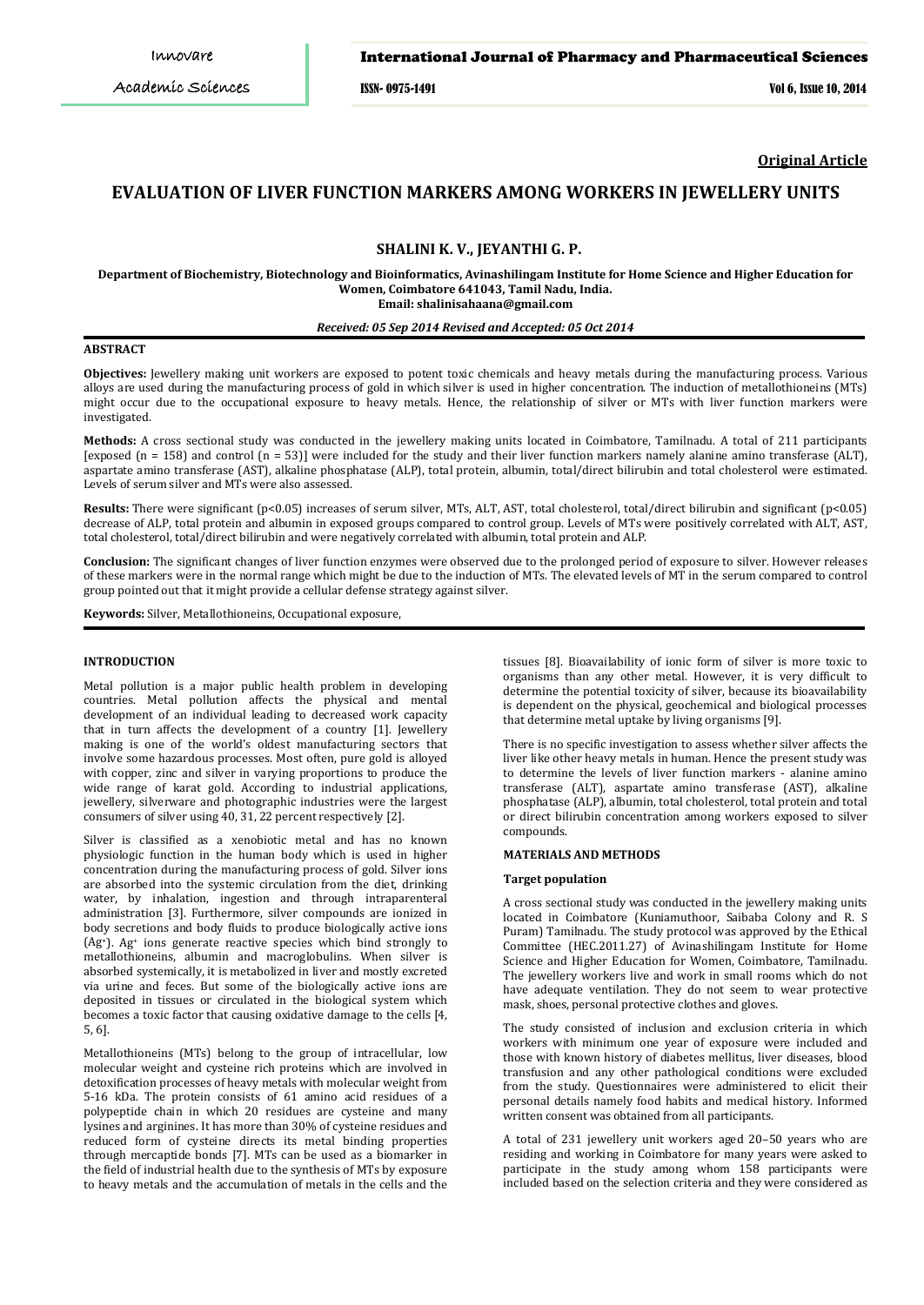exposed group. Those who are living in the same area with no relation to making of jewellery were considered as control group comprising of 53 subjects. The exposed group was further categorized into 2 groups as occasional (Group B, n=85) and frequent (Group C, n=73) workers. Control group was denoted as Group A. The demographic and socioeconomic status were matched among the exposed and control groups.

# **Sample collection**

Peripheral venous blood samples were collected from the subjects. All samples for serum (Vacutainers - AcCuvet-PLUS with clot activator) and plasma (Na2EDTA vacutainers -AcCuvet-PLUS) were centrifuged at 3000 rpm at 4°C for 10 minutes. The samples were aliquoted into labeled cryo vials and stored at - 20°C for further analysis. Serum samples were used to assess the levels of liver function markers and metallothioneins. Fraction of the serum samples were diluted three fold with double distilled water before assay by Flame Atomic Absorption Spectroscopy (FAAS). Height and weight were measured by standard method. Systolic and diastolic blood pressure were measured using Omron Blood Pressure Monitor: HEM 7112 .

#### **Analytical methods**

Serum silver level was determined by FAAS (SHIMADZU, AA- 7000) [10]. Serum metallothionein content was assessed by modified method of Viarengo *et al* (1997) [11]. Activity of serum ALT and AST were estimated by DNPH method [12]. Albumin levels were assessed by BCG dye method [13]. Levels of total protein were quantified by Biuret method [14] and total cholesterol was quantified by CHOD-PAP method [15]. Total and direct bilirubin levels were determined by Diazo method [16].

Levels of random glucose and ALP were estimated by GOD/POD [17] and Kinetic method respectively [18].

## **Statistical analysis**

SPSS package version 16.0 was used for the statistical analysis of data. The statistical significant level was set at P<0.05. Shapiro-Wilk test was carried out to identify the normal distribution of the data (p>0.05). ANOVA was performed for normally distributed data and if the data showed variation at significant level (p< 0.05), post - hoc test was done to know the association or difference between each group. Kruskal Wallis Test was done for non - normally distributed data and further Mann-Whitney test was conducted to know the association or difference between the groups. Spearman's rank correlation was performed to find out the association of metallothioneins or silver levels with liver function indicators.

#### **RESULTS**

The blood borne markers of liver function of jewellery unit workers were compared with control group. General profile and anthropometric measurements of exposed and control group are listed in table 1 and 2. There were no significant difference in age distribution, height, weight, diastolic pressure, smoking and alcoholic habit between the exposed and control group workers. Smoking habit of the selected participants was expressed in pack years which is calculated in terms of number of pack years = (number of cigarettes smoked per day × number of years smoked)/20; 20= number of cigarette in a pack. Alcohol consumption of selected participants was stated in units/week (1 unit =  $10$  ml). Systolic pressure was significantly increased ( $p$ <0.05) in exposed groups (B and C) than control group (A). There was no significant difference (p > 0.05) observed in systolic pressure among exposed group workers.

#### **Table 1: General profiles of the selected workers employed in jewellery units**

| Groups              | Age*        | Pack Years*         | <b>Frequency of alcohol consumption /Week*</b> |  |
|---------------------|-------------|---------------------|------------------------------------------------|--|
| Control group       | $35(44-27)$ | $0.74(2.5-0.00)$    | $3.0(21.50 - 0.00)$                            |  |
| $(n = 53)$          |             |                     |                                                |  |
| Exposed group       | $36(42-32)$ | $0.76$ (2.3 - 0.37) | $5.0$ (25.00 – 0.00)                           |  |
| $(n = 158)$         |             |                     |                                                |  |
| $p$ value $(>0.05)$ | 0.200       | 0.549               | 0.344                                          |  |
|                     |             |                     |                                                |  |

\*= median value (inter quartile range); Mann Whitney test computed for groups with unequal sized samples

| Anthropometric       | Control group $(A)$ (n=53) | <b>Exposed groups</b>             | p Value               |               |
|----------------------|----------------------------|-----------------------------------|-----------------------|---------------|
| <b>Measurements</b>  |                            | <b>Occasional</b><br>$(B)$ (n=85) | Frequent $(C)$ (n=73) | (p<0.05)      |
| Height $(cm)5$       | 156                        | 157                               | 156                   | 0.208         |
|                      | $(161-154)$                | $(162-154)$                       | $(160-153)$           |               |
| Weight $(Kg)^s$      | 65                         | 65                                | 62                    | 0.115         |
|                      | $(75-60)$                  | $(75.5-58)$                       | $(71-56)$             |               |
| $BMl^{0}(Kg/m^{2})$  | 26.64                      | 25.8                              | 24.7                  | 0.075         |
|                      | (30.4 - 23.9)              | $(29 - 23.4)$                     | $(27.9 - 22.9)$       |               |
| Systolic pressure \$ | 120                        | 121                               | 123                   | $0.004^\circ$ |
|                      | $(120 - 114)$              | $(130 - 115)$                     | $(130 - 115)$         |               |
| Diastolic pressure ¥ | $74.94 \pm 8.1$            | 78.32 ±10.43                      | $78.20 \pm 8.17$      | 0.074         |

\$=median value (Inter quartile range); Kruskal Wallis test computed for groups with unequal sized samples and Mann Witney test computed between the groups; ¥= mean value ±standard deviation; ANOVA computed for groups with unequal sized samples and post hoc computed between the groups  $\mathcal{D}$  = The median difference is significant at 0.05 level.

Workers of jewellery units had been exposed to hazardous compounds while processing of gold in which silver is used in higher concentration. Silver is considered as xenobiotic compound with no known trace metal value in the human body. Therefore study was more concentrated on silver exposure of jewellery unit workers who have been exposed to this metal daily over an extended period of time. Figure 1a shows that serum silver level was significantly raised (p<0.05) in exposed groups (B and C) than control group (A).

Among the exposed groups concentration of silver was significantly increased (p<0.05) in group C compared to group B.

In the present study serum MT levels was significantly elevated (p<0.05) in exposed groups (B and C) than control group A. Among exposed groups, MT level was significantly raised (p<0.05) in frequent workers (group C) than occasional workers (Group B) as presented in Figure 1b.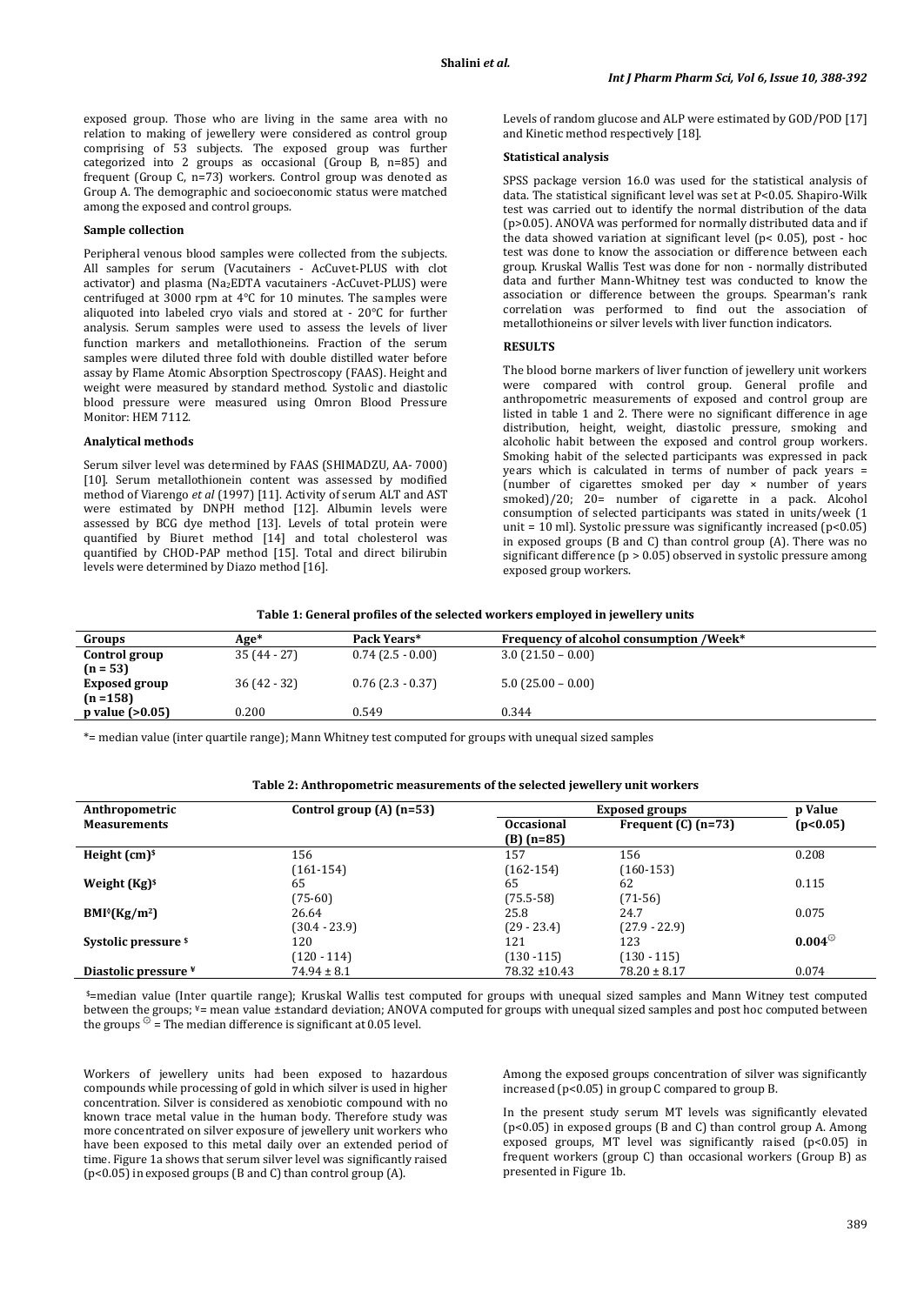# **Blood marker of liver function**

Serum AST and ALT activities were found to be increased significantly (p<0.05) in jewellery unit workers (Group B and C) compared to controls (Group A) of the study. Among the groups of exposed workers, the activities of these liver marker enzymes were found to be increased in frequent workers (Group C) than occasional workers (Group B). Activity of serum Alkaline phosphatase (ALP) was found to be decreased significantly (p<0.05) in the jewellery unit workers (Group B and C) compared to control group (Group A).

Among the jewellery unit workers, ALP activity was decreased significantly ( $p$ <0.05) in frequent workers (Group C) than occasional workers (Group B) as given in Figure 2.



**Fig. 1: Levels of serum silver and metallothioneins among workers in jewellery units**



**Fig. 2: Mean activities of Alanine Amino Transferase (ALT), Aspartate Amino Transferase (AST) and Alkaline Phosphatase (ALP) in serum among jewellery unit workers**

The levels of serum albumin and total protein were found to be decreased significantly (p<0.05) in exposed workers (Group B and C) than control group workers (Group A). Among the jewellery unit workers, they did not show any significant difference (p>0.05) between frequent workers (Group C) and occasional workers (Group B) as shown in Figure 3.



**Fig. 3: Mean levels of albumin and total protein in serum among jewellery unit workers**

Level of serum cholesterol was significantly increased (p< 0.05) in the jewellery unit workers (Group B and C) than the controls (Group A). Among the exposed workers, level of total cholesterol was significantly increased (p<0.05) in frequent workers (Group C) compared to occasional workers (group B) as depicted in Figure 4.



**Fig. 4: Level of serum cholesterol**



**Fig. 5: Serum total and direct bilirubin levels among jewellery unit workers**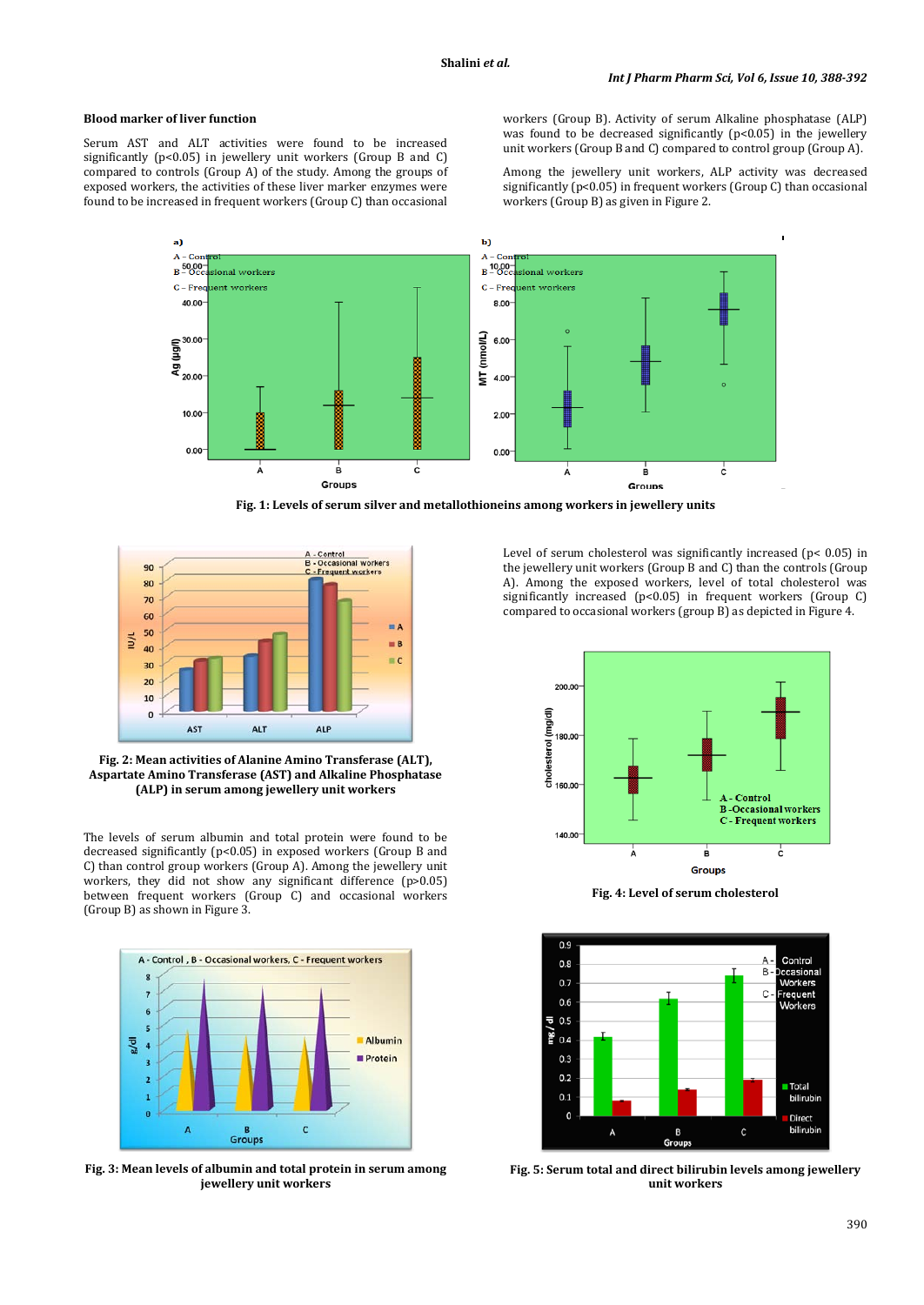Serum total and direct bilirubin levels in the jewellery unit workers (Group B and C) were found to be increased significantly  $(p<0.05)$ compared to control group (Group A). Among the exposed groups, the levels of total and direct bilirubin were raised significantly (p<0.05) in group C (Frequent workers) than group B (Occasional workers) as presented in Figure 5.

## **Correlation of silver and MTs with liver function markers**

Diagnostic laboratories assess the functions of the organs through various biochemical parameters. Correlation analysis of silver might help to assess the interactions among the markers of liver function and MTs. Levels of MTs and silver were positively correlated with ALT, AST, total cholesterol and total bilirubin whereas they were negatively correlated with ALP. Level of albumin was negatively correlated with MTs whereas there was no correlation observed between albumin and silver which is given in Table 3.

# **DISCUSSION**

The present study indicated that there was no significant difference in body mass index between the exposed group and the control group workers. According to Kim *et al*. (2008) the oral toxicity of silver nanoparticles was studied in male and female Sprague-Dawley rats in which the rats did not show any significant changes in their body weight [19].

Increase in systolic blood pressure in the studied population might indicate the insufficient sleep in subjects doing extensive overtime work or due to an increase in reactive oxygen species (ROS). Correlation analysis of systolic pressure did not significantly associate (p>0.05) with silver exposure, age, years of exposure, BMI, cholesterol, alcohol intake and pack years. Hence the increase in

systolic blood pressure might be due to insufficient sleep of the workers which is supported by Tochikubo *et al*. (1996) [20]. Nevertheless, additional objective measures are warranted in order to come to a more reliable conclusion.

In the present study, silver level was increased in exposed workers (Group B and C) than control (Group A) which was supported by an *invivo* study. This suggested that silver nanoparticles do not induce genotoxicity in bone marrow of male and female rats [19]. Silver concentration in lung tissues from Sprague Dawley rats exposed to silver nanoparticles for 90 days was significantly increased  $(p<0.01)$ with dose. There was also a clear dose dependent increase in silver concentration in blood [21].

According to Eisses and Kaplan (2005), copper trafficking protein (ctr-1) can effectively transport silver into the cells exposed to even low micro molar concentration of silver [22]. [11]<sup>0</sup>AgNO<sub>3</sub> injected rats showed that silver metabolism resembles that of copper with respect to tissue distribution. Silver does not significantly inhibit internal copper absorption but it affects copper metabolism [23]. Hence, estimation of silver concentration is an important parameter in the characterization of individual degree of exposure and the occurrence of adverse consequences.

Chang *et al*. (2006) revealed that MT level in human peripheral blood lymphocytes of workers exposed to cadmium was significantly higher than control groups [24]. A recent animal study confirmed increased hepatic and decreased urinary MT levels after cessation of oral exposure to cadmium [25]. Similar result was noticed in the present study as serum MT level was significantly increased in exposed workers (Group B and C) than control group (A). Also the level of MT was positively correlated with silver.

| <b>Variables</b>       | Αg                       | <b>MTs</b>               | <b>ALT</b> | <b>AST</b>               | <b>Total Bilirubin</b>   | <b>Albumin</b>           | <b>ALP</b>               | <b>Total Cholesterol</b> |
|------------------------|--------------------------|--------------------------|------------|--------------------------|--------------------------|--------------------------|--------------------------|--------------------------|
| Ag                     | 1.000                    | $0.299**$                | $0.420**$  | $0.209**$                | $0.255**$                | $-0.102$ <sup>NS</sup>   | $-0.294**$               | $0.289**$                |
| <b>MTs</b>             |                          | 1.000                    | $0.653**$  | $0.340**$                | $0.412**$                | $-0.170*$                | $-0.580**$               | $0.627**$                |
| ALT                    | $\overline{\phantom{a}}$ | $\overline{\phantom{0}}$ | 1.000      | $0.229**$                | $0.413**$                | $-0.164*$                | $-0.500**$               | $0.546**$                |
| AST                    | $\overline{\phantom{a}}$ | -                        | -          | 1.000                    | $0.209**$                | $-0.113$                 | $-0.226**$               | $0.280**$                |
| <b>Total Bilirubin</b> | $\overline{\phantom{a}}$ | $\,$                     |            | $\overline{\phantom{a}}$ | 1.000                    | $-0.168*$                | $-0.244**$               | $0.399**$                |
| Albumin                | $\overline{\phantom{0}}$ | $\,$                     | -          | $\overline{\phantom{0}}$ | $\overline{\phantom{a}}$ | 1.000                    | $-0.321**$               | $-0.133$                 |
| ALP                    | $\overline{\phantom{a}}$ | -                        |            | $\overline{\phantom{0}}$ | $\overline{\phantom{a}}$ | $\overline{\phantom{0}}$ | 1.000                    | $-0.429**$               |
| Total                  | $\overline{\phantom{a}}$ | -                        |            |                          | -                        | -                        | $\overline{\phantom{a}}$ | 1.000                    |
| Cholesterol            |                          |                          |            |                          |                          |                          |                          |                          |

Ag = Silver, MTs = Metallothioneins, ALT =Alanine amino transferase, AST = Aspartate amino transferase, ALP = Alkaline phosphatase; \*\* = Correlation is significant at 0.01 level, \* = Correlation is significant at 0.05 level, NS= Not significant.

ALT and AST activities were increased in exposed groups (Group B and C) than control (Group A) and both the enzymes were positively associated with MTs and silver. This finding could be supported by the reports of Kara *et al*. (2005), where ALT, AST activities were increased in cadmium induced rats. This study also postulates that MT can act as antioxidant against cadmium toxicity and lipid peroxidation [26].

In the present study, serum ALP activity was found to be decreased significantly in the jewellery unit workers (Group B and C) compared to control (Group A) which might be due to the inhibition of ALP by silver as supported by Chen *et al*. (2000), who reported that heavy metal ions such as Hg<sup>2+</sup>, Ag<sup>+</sup>, Bi<sup>2+</sup>, Cu<sup>2+</sup> and Zn<sup>2+</sup> inhibit the activity of alkaline phosphatase in green crab (*Scylla serrata*) [27]. There was a significant negative correlation (p<0.05) noticed in ALP with both MTs and silver in the study.

Serum total protein and albumin levels were found to be decreased significantly in the jewellery unit workers (Group B and C) compared to the control (Group A) of the study. These results were supported by the findings of Saadat and Ansari- Lari, (2005) in gasoline exposed filling station workers [28]. Serum albumin concentration and albumin/globulin ratio were significantly decreased in silver jewellery workers and spray painters as compared with the control group [29].

A study conducted by Oner *et al*. (2008) revealed that an increased total cholesterol level in serum of freshwater fish (*Oreochromis niloticus* ) was recorded by the exposure of low level (0.05 mg/L) of silver metal [30]. Larregle *et al*. (2008) observed that cadmium exposure alters directly or indirectly serum lipid content and liver lipid metabolism in adult male Wister rats [31]. Similar result was observed in the present study and also a significant positive correlation (p<0.05) was noticed between serum cholesterol and silver (Table 3).

Occupational and environmental metal exposure has been associated with significant changes in hepatic clearance of bilirubin as opined by Shebl and Sarhan (2008) [32]. In the present study, serum total and direct bilirubin levels in the jewellery unit workers (Group B and C) were found to be increased significantly  $(p<0.05)$ compared to the control group (Group A). A significant positive correlation (p<0.05) was noticed between serum total bilirubin and silver of jewellery unit workers.

The result of the present study could be supported by the work of Brodkin *et al*. (2001) [33] who showed that mean direct bilirubin concentration and direct / total bilirubin ratio were increased in styrene exposed workers compared to control. They also demonstrated that direct bilirubin concentration and direct / total bilirubin ratio were associated (p< 0.001) with exposure to styrene.